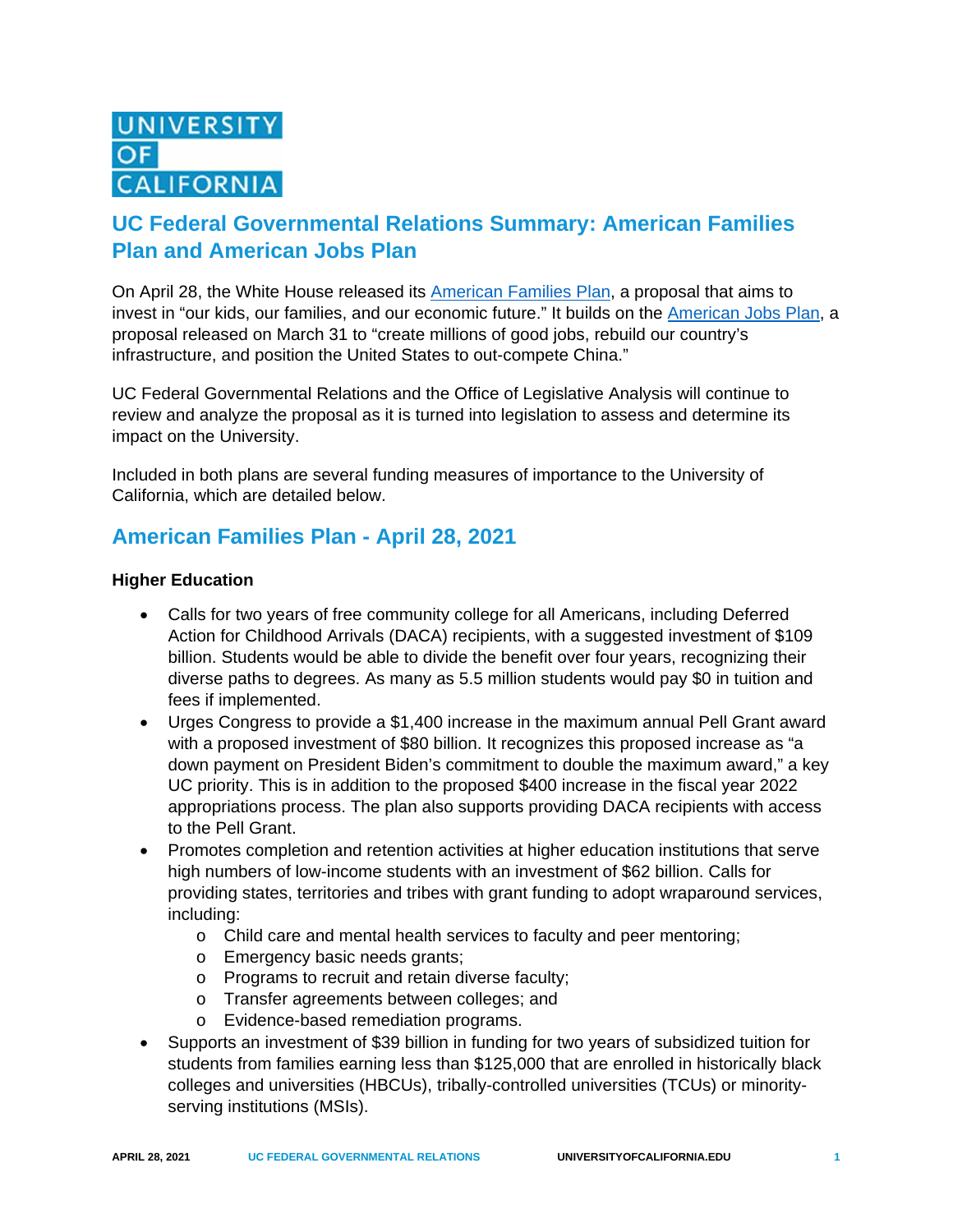- $\circ$  Calls for providing a further \$5 billion to expand existing institutional aid grants to HCBUs, TCUs and MSIs to strengthen academic, administrative and fiscal capabilities.
- $\circ$  Additionally, calls for a further \$2 billion to build a pipeline of health care workers with graduate degrees.
- Encourages investment in teacher preparation, with proposed investments of \$400 million for programs at MSIs, and \$900 million for special education teacher development.

### **Tax**

- Direct support to children and families:
	- o Creates a national paid family and medical leave program, providing partial wage replacement for workers to take time off to address certain family and medical issues. Twelve weeks of paid parental, family and personal illness/safe leave by year 10 of the program. Ensures workers would get three days of bereavement leave per year starting in one year; provides up to \$4,000 per month, with a minimum of two-thirds of average weekly wages replaced. The cost for the program is estimated at \$225 billion over 10 years.
	- o Extends Affordable Care Act premium tax credits included in the American Rescue Plan.
	- $\circ$  Provides support to low- and middle-income families to pay no more than 7 percent of their income on child care expenses.
- Extend tax cuts for families with children and workers:
	- o Extends the Child Tax Credit benefits included in the American Rescue Plan until 2025 and makes it refundable; extends and makes permanent the Earned Income Tax Credit for certain wage earners; and makes the Child and Dependent Care Tax Credit permanent.
- Tax rate changes for individuals and families; businesses:
	- o Makes changes to the tax code to increase tax rates for taxpayers with incomes over \$400,000; increases capital gains tax rates; makes changes to increase taxes paid through changes to stepped-up basis tax rules; increases tax rates on corporations, businesses, estates and higher-income individuals.
	- o Makes changes to increase the estate tax rates; reducing amounts that can be excluded from estate taxes.
	- $\circ$  Increases the tax rate to 39.6 percent for higher income taxpayers; reinstates certain other tax rates that were in effect prior to the enactment of the Tax Cuts and Jobs Act of 2017.
	- o Makes additional changes to the tax code, including related to Medicare tax rates for higher income earners; eliminating certain carried interest tax advantages; making changes to stepped up basis tax calculations and other changes.
- Unemployment insurance:
	- o Proposes to adjust the length and amount of unemployment insurance benefits to address worker needs depending on economic conditions present.
- IRS enforcement: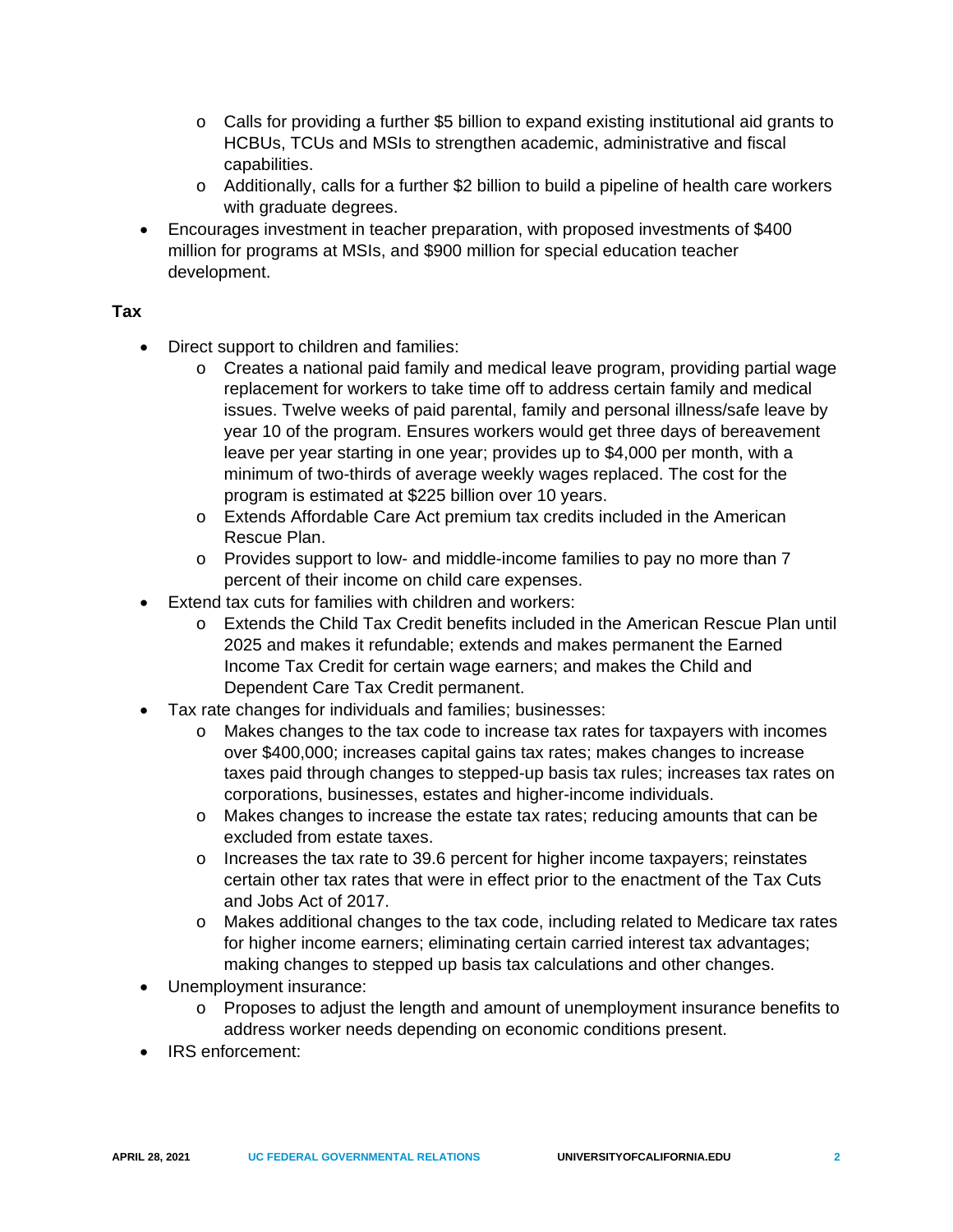o Increases funding for IRS tax enforcement activities to better ensure tax compliance in filings by high wage earners, corporations, businesses, and estates.

# **American Jobs Plan - March 31, 2021**

### **Research**

- Proposes \$50 billion for the National Science Foundation, including the creation of a new technology directorate focused on emerging technologies, such as quantum, artificial intelligence, advanced communications and biotechnology.
- Proposes \$30 billion in additional funding for research and development (R&D) that spurs innovation and job creation, including in rural areas. The plan does not provide more specificity in the areas of research or how the funding should be distributed to the science agencies.
- Proposes \$40 billion for research infrastructure, including "bricks and mortar facilities and computing capabilities and networks." The funds are to be distributed across all the science agencies. Half of the funds are reserved for HBCUs and MSIs, including a creation of a new national lab focused on climate that will be affiliated with an HBCU. A funding breakdown, per agency, is not provided.
- Proposes \$35 billion in R&D to address the climate crisis. Proposes the creation of the Advanced Research Projects Agency-Climate (ARPA-C) to "develop new methods for reducing emissions and building climate resilience."
- Proposes \$15 billion in R&D for climate-related demonstration projects, including utilityscale energy storage, carbon capture, hydrogen, biofuels/bioproducts and quantum computing.
- Proposes \$10 billion R&D investment in HBCUs and MSIs. Additionally, the plan requests \$15 billion to create up to 200 graduate fellowships and other opportunities for underrepresented populations, including through pre-college programs.
- Proposes \$20 billion regional innovation hubs funded by the Economic Development Administration. At least ten hubs will leverage private investment to fuel technology development, link urban and rural economies and create new businesses in regions beyond the current handful of high-growth areas.
- Proposes \$14 billion at National Institute of Standards and Technology (NIST) to bring together industry, academia and government to advance technologies and capabilities critical to future competitiveness.
- Proposes quadrupling support for the Manufacturing Extension Partnership at NIST by increasing the involvement of minority-owned and rurally-located small- and mediumsized enterprises in technological advancement.

### **Supply Chain Priorities**

- Proposes \$50 billion to create a new office at the Department of Commerce dedicated to monitoring domestic industry capacity and funding investments to support production of critical goods.
- Proposes \$50 billion in semiconductor research and manufacturing as called for in the [CHIPS Act,](https://www.congress.gov/bill/116th-congress/house-bill/7178) which passed in December 2020.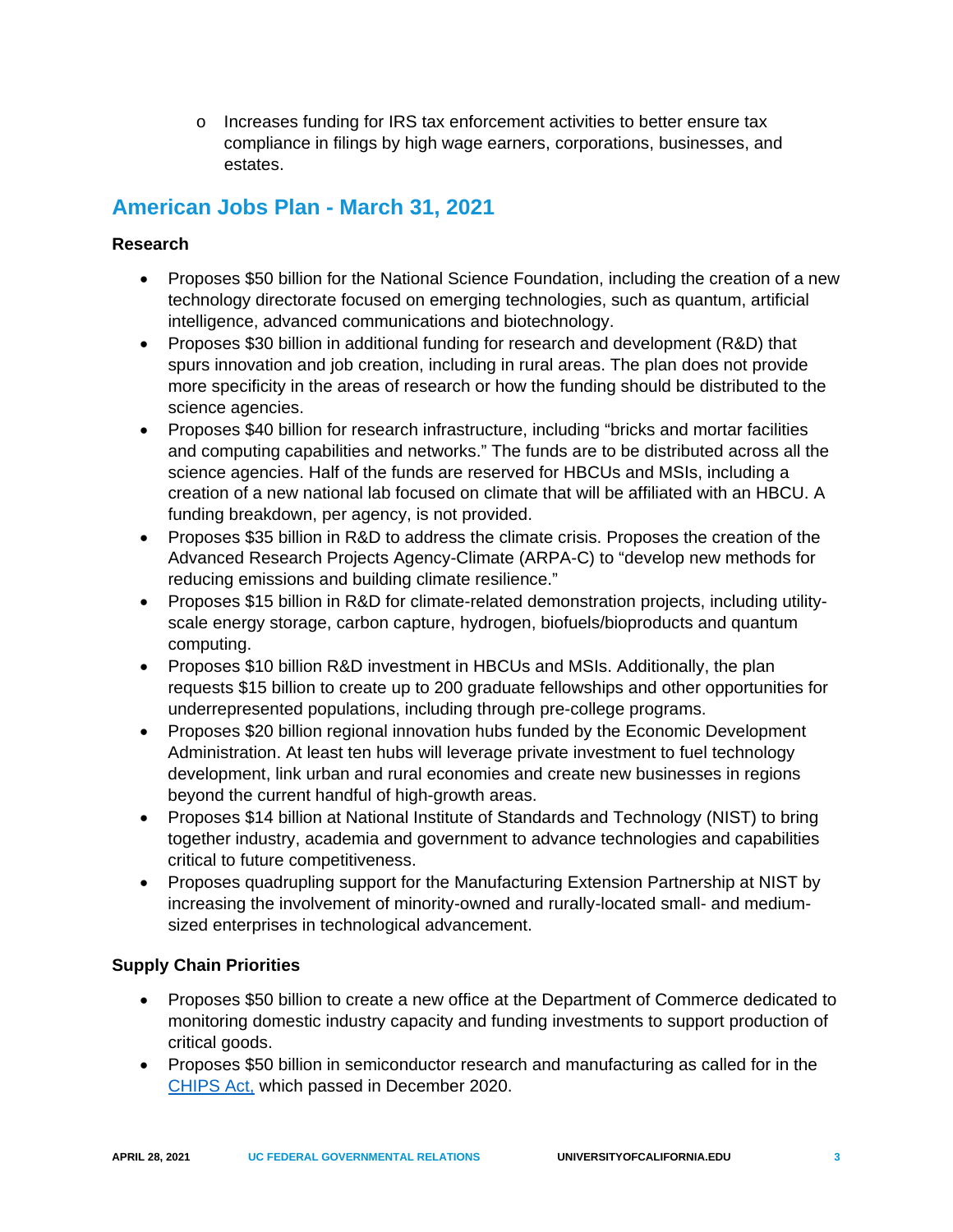#### **Future Pandemic Preparedness**

- Proposes \$30 billion, over 4 years, to create jobs and prevent job loss caused by the pandemic through major new investments in medical research and development; medical countermeasures manufacturing and related biopreparedness and biosecurity. Focus areas include:
	- o Ensure a robust strategic national stockpile;
	- o Accelerate the timeline to research, develop and field tests and therapeutics for emerging and future outbreaks;
	- o Accelerate response time by developing prototype vaccines through Phase I and II trials;
	- o Test technologies for rapid scaling of vaccine production;
	- o Ensure sufficient production capacity in emergency;
	- o Enhance U.S. infrastructure for biopreparedness and investments in biosafety and biosecurity;
	- o Train personnel for epidemic and pandemic response; and
	- o Onshore active pharmaceutical ingredients.

#### **Infrastructure**

- Roads and transit:
	- o Proposes \$115 billion to modernize bridges, highways, roads and main streets that are in most critical need of repair. Of this amount, funding is proposed to improve air quality, limit greenhouse gases, gas emissions and reduce congestion.
	- o Proposes \$85 billion to modernize existing public transit and help agencies expand their systems to meet rider demand.
	- o Proposes investments (but does not specify amount) to establish grant and incentive programs for state and local governments and the private sector to build a national network of 500,000 electric vehicle chargers by 2030.
- Water and waterways:
	- o Proposes \$17 billion to improve inland waterways, coastal ports, land ports of entry and ferries, including funding to mitigate the cumulative impacts of air pollution on neighborhoods near ports.
	- o Proposes \$56 billion to upgrade and modernize the aging water systems. Additionally, the plan proposes \$10 billion to monitor and remediate Per- and Polyfluoroalkyl Substances (PFAS) in drinking water and to invest in rural small water systems and wastewater systems, including drainage fields.
- Resilience:
	- o Proposes significant investments (but does not provide a funding level) to increase resilience in the most essential services, including the electric grid, food systems, urban infrastructure, community health and hospitals.
	- o Proposes significant investments (but does not provide a funding level) for protection from extreme wildfires, coastal resilience to sea-level rise and hurricanes, support for agricultural resources management and climate-smart technologies, and the protection and restoration of major land and water resources. Additional funding is encouraged to address the western drought crisis by investing in water efficiency and recycling programs.